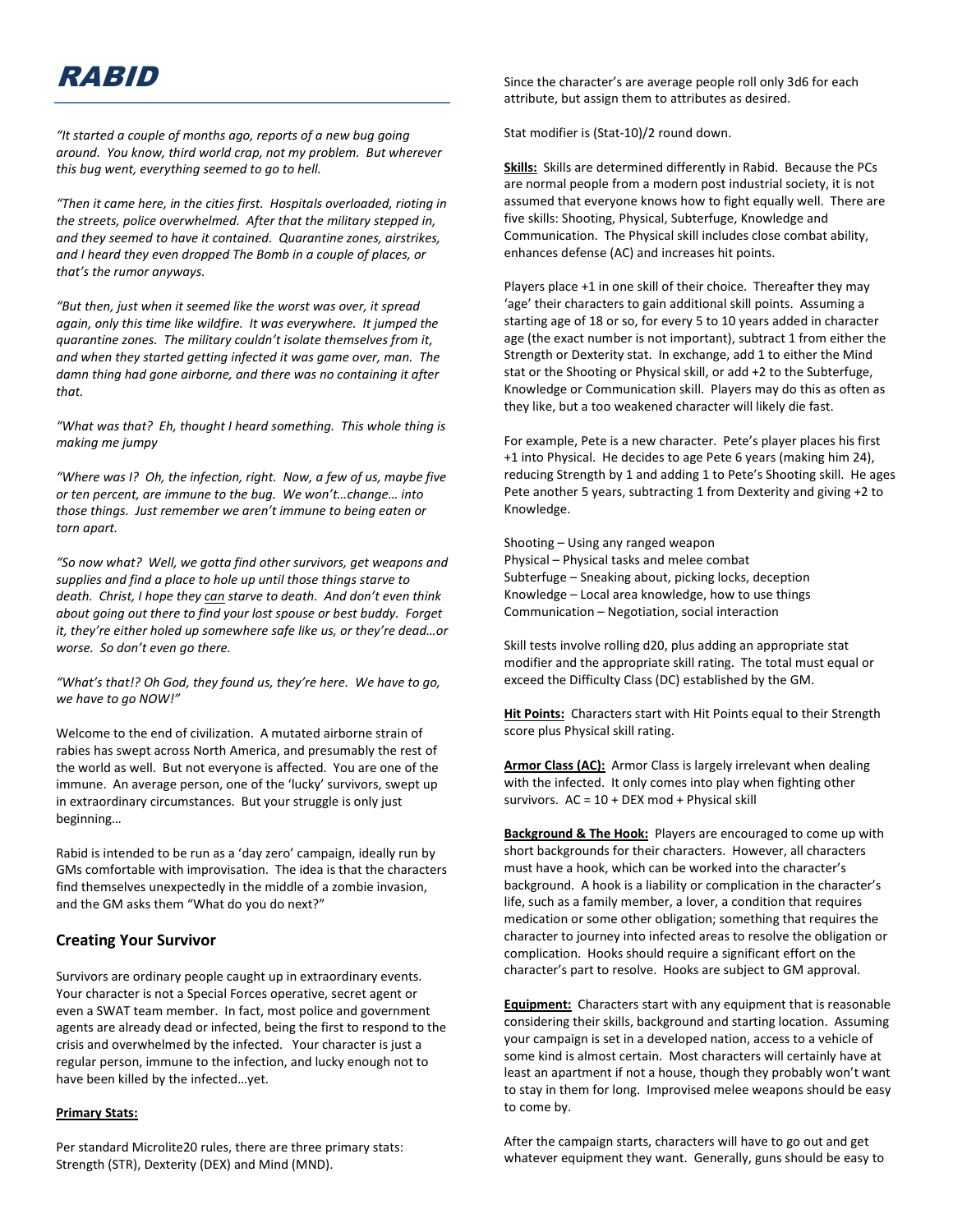get (they'll probably just be lying around all over the place), but ammo should be scarce. In fact, this should be the golden rule of any Rabid campaign…*guns common, ammo scarce.*

Microlite20 Modern has a good list of guns to pick from. Or reference firearms guides or catalogs. Just make a note of the weapon's caliber and magazine capacity.

Money, gold and precious stones will have virtually no value in this setting. The only things that will have value are items that help people survive, or provide simple luxuries and pleasures, like booze, smokes, drugs, music, DVDs, batteries, etc.

**Encumbrance:** Survivors can carry a number of weapons/items equal to their Strength stat without being encumbered. Players will really, really want to avoid being encumbered. Otherwise they will be overrun by the infected. Up to six small items can be grouped together as one item in a pouch, purse, satchel, etc. Particularly large or heavy gear may count as two or more items. Very small items, like a book of matches, shouldn't count against a character's encumbrance (though carrying a case of matchbooks would count).

# **Combat**

**Initiative:** Roll d20 + MIND mod for initiative (against zombies, its more about coolness under pressure and presence of mind than quick reflexes). The character with the highest total may act first (or hold action). Infected always act last each combat round.

**Combat Round:** A combat round is only a few seconds long, allowing only one action: attacking, running (up to 20'), reloading a clip fed weapon, a brief discussion, drawing a weapon, retrieving something from a pouch, etc.

At the GM's discretion, a character may mutli-task. For example running and shooting at the same time, or shooting and shouting instructions simultaneously. When multi-tasking, all tests are -2.

The infected will always move up to 20' as directly as possible towards the nearest survivor. They'll run through fire, climb obstacles, even try to jump across rooftops if they spot survivors on an adjacent rooftop. When they reach melee range with the survivors they immediately and automatically hit for 1 point of damage each round (use combat scale for large groups).

#### **Attack Rolls:**

Ranged weapon attacks = d20 + DEX mod + Shooting skill Thrown weapon attacks =  $d20 + DEX$  mod + Physical skill Melee combat attacks = d20 + STR mod + Physical skill

The total result (including any modifiers) must equal or exceed the target's Armor Class (AC) to hit and inflict damage.

**Attack Modifiers:** Any situation that makes attacking more difficult, such as shooting at a moving target, or poor visibility or a long ranged attack incurs a -2 penalty on the attack roll. Anything that makes an attack easier, such as firing from cover or high ground or taking an action to aim a shot, gives a +2 bonus to the attack roll. Modifiers are cumulative.

**Damage:** If the attack successfully hits, determine damage:

Pistol Ammo .22/.32 Caliber = 2d4 9mm/10mm/.38/.45/.357 = 2d6 .44 Mag/.50 Action Express = 2d8

Shotgun Shells 12 Gauge = 2d8 10 Gauge = 2d10

Rifle Ammo  $5.56$ mm $/0.223 = 2d8$  $7.62$ mm $/0.30 = 2$ d $10$ .50 Caliber Rifle = 2d12

## Melee Weapon Damage\*

Light Melee Weapon – Knife, club, lead pipe, etc. = 1d6 Medium Melee Weapon – Baseball bat, machete, cricket bat = 1d8 Two-hand Melee Weapon – Samurai sword, fireaxe, etc. = 1d10 Chainsaw = 2d8 damage (running); 1d8 (off) \*Remember to apply STR mod to melee damage rolls

Note: Unarmed combat against the Infected is completely impractical, even for well trained martial artists.

Body Armor – Useless against the infected; against other survivors reduces damage taken by 4, but with -2 AC

Fragmentation Grenade – 4d6 damage to 20' radius Molotov Cocktail – 3d6 damage to a 10' radius; sets area on fire for 1d4+2 rounds, inflicting 2d6 damage per round

**Light Weapons:** Survivors may wield two light ranged weapons (pistols, machinepistols, or sub-machineguns), allowing an attack with each hand. Each attack incurs a -2 penalty to the attack roll. Melee weapons *may not* be dual wielded.

**Burst Fire:** Firing a burst uses 10 rounds. The attack receives +4 on the attack roll and doubles the damage inflicted. Particularly good against a large group of infected. But remember, guns common, ammo scarce.

**Critical Hit:** A roll of 20 on the d20 is a critical hit. Critical hits inflict maximum damage.

Fumble: A roll of 1 on the d20 results in a fumble: the character's gun jams, or the character slips or drops his weapon, etc. Generally an action is required to recover from a fumble.

**Area Effect Attacks:** Make a single thrown weapon attack roll against an AC of 10. If the attack misses, roll 1d6 for scatter direction (1-2 long, 3-4 short, 5 right, 6 left) and 2d6 feet for scatter range. Infected will make no attempt to take cover from grenades or avoid Molotov cocktails. Survivors may make a DEX mod + Physical test with a DC equal to the total attack roll for ½ damage.

**Falling:** Characters take 1d6 damage for every 10' fallen. If they fall on something sharp, such as broken glass, add +1 to the die roll. If characters take more than 10 points of damage from a fall, they might break a bone. Make a STR mod + Physical test vs. DC of 10 for the character to avoid breaking a bone. GM has discretion on which bone is broken if the test fails.

**Healing:** Survivors can heal all hit point damage after a full day's rest. Alternatively, they may attempt to treat their wounds by making a Knowledge + MIND mod test with a DC of 15. Add +2 if the survivors have some sort of first aid kit; add +4 if they have access to a hospital, medical clinic or similar fully equipped facility. If successful they heal 2d6 hit points. Heal checks may only be made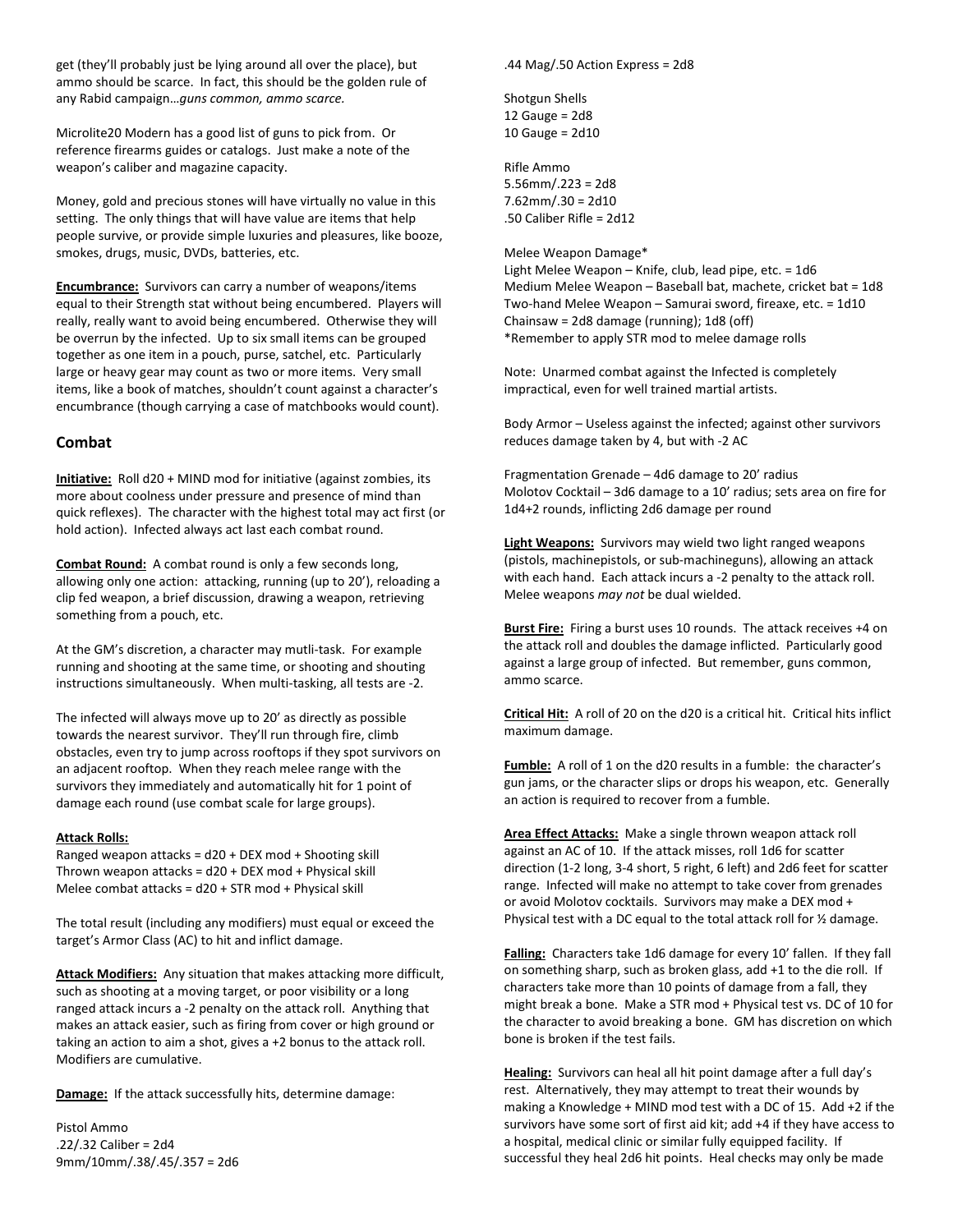once after each instance of a wound being received (generally, once after each battle).

Healing tests are also required to set broken bones. Broken bones will take several weeks to fully heal. Failing to set broken bones will have dire consequences, up to infection and death.

**Painkillers:** Healing tests take several minutes to complete, so cannot be done in combat. However, as an action, characters can pop a dose of painkillers to provide some quick healing. Consuming a dose of painkillers immediately heals 6 hit points of damage. However, painkillers take a toll. Each dose consumed incurs a cumulative -1 penalty to all tests (but not damage rolls). A full day's rest removes the penalty.

**Incapacitation and Death:** A survivor reduced to zero hit points is incapacitated and must be carried. A successful healing test will restore 2d6 hit points and revive them. If left behind, they will almost certainly be killed by the infected. Survivors reduced to negative hit points die.

# **Experience and Advancement**

**Experience Points (XP):** Survivors gain experience points by resolving hooks and accomplishing objectives. Killing the infected does not grant XP, though coming up with a resourceful way to kill or neutralize a large number of them can be an objective.

Resolving a hook grants 10 XP to the character, and to any other character that helped to resolve the hook. The manner in which the hook is resolved has no bearing on the XP reward. For example, Pete's hook is his wife, who was at home when everything went to hell. Pete finally manages to make his way home only to find that his wife was attacked and became infected. Attacked, Pete was forced to kill her. Though it isn't a happy ending, the hook is resolved and Pete (and his buddies) receive 10 XP each.

Once a survivor's hook is resolved, the player may opt to take a new hook, but they are not required to do so. Nor are they required to take a new hook right away. They can take a new hook whenever they're ready, but players need to work out the details with their GM. Hooks are always subject to GM approval.

Objectives award from 1 to 5 XP each for each character that contributes towards achieving the objective. A contribution can be as simple as waiting in the car with the engine running so the group can make a quick getaway.

An objective is usually meeting some immediate need. For example, one of the survivor's first objectives will probably be finding guns and ammo. Another objective could be finding a car and hotwiring it, finding food, getting medicine from the zombie filled hospital, finding safe shelter for the night, rescuing trapped survivors, getting to a radio to call for help, coming up with a clever way to kill or neutralize a lot of infected, etc.

The players will usually set their own objectives; the GM just decides if they warrant an XP reward and how much. If the GM creates a pre-planned adventure, then the GM should establish most of the objectives for the adventure.

**Advancement:** To advance a level, characters need to accumulate 20 XP times their current level. For example, advancing from level 1 to level 2 requires 20 XP; from level 2 to level 3 requires 40 XP, level

3 to level 4 requires 60 XP, etc. Each time a character levels, reset their XP to 0. Excess XP is retained.

Each level advanced provides the following benefits:

- 1) +1 Hit Point
- 2) Add +1 to Shooting or Physical skill, or +2 to Subterfuge, Knowledge or Communication skill
- 3) Every third level (3, 6, 9, 12, etc.) add +1 to STR, DEX or MIND (player's choice)

# **The Infected**

The infection has turned once normal people, your neighbors, your friends and even some of your family, into insanely aggressive, homicidal maniacs, and they want to kill you (and probably eat you, too).

*Infected:* 1 HD (5 HP); AC 10; melee attack (biting, clawing, scratching, punching, etc.); Infected attacks hit automatically each round for 1 HP damage; Infected are heedless of injury, and therefore must take at least 5 HP of damage in a single attack to die; otherwise just ignore the damage; infected always act last in combat

Infected are 'fast zombies'. They run, jump, climb, leap and pull themselves up onto ledges. They are fairly listless when there isn't any stimuli (i.e. survivors), but when 'stimulated' they will rush at survivors completely heedless of pain, injury, fear or danger. They'll even run through fire or over the roof edge of a building. Infected are attracted by bright, flashing lights, loud noises and rapid movement.

Individually, infected actually aren't that dangerous, provided you're prepared. But in groups, particularly large groups, they become extremely dangerous. Note, they aren't undead zombies, so it is not necessary to make head shots to kill them. None-the-less, they ignore pain and injury, so they'll keep coming if you don't do enough damage to put them down in one attack.

Use mass combat rules for large groups of infected (say, more than 10 in an area). Multiply damage inflicted by the group by the Combat Scale multiplier. Note, infected groups inflict damage against everyone they are in melee range with.

| Number    | Group Damage |
|-----------|--------------|
| in Horde  | Each Round   |
| $11 - 20$ | 5            |
| $21 - 40$ | 6            |
| 41-60     | 7            |
| 61-80     | 8            |
| 81-99     | q            |
| $100+$    | 10           |
| Ftc       |              |

For example, if survivors are fighting a horde of 20 infected, and the infected are in melee range of the survivors, each character will take 5 points of damage from the infected each combat round they remain in melee contact with the infected.

Each attack against an infected group that inflicts at least 5 HP of damage kills one of the infected for each multiple of 5 damage. For example, an attack that inflicts 12 HP of damage kills 2 infected. An attack that inflicts 16 damage kills 3 infected. As infected are killed, the group's damage rating will decrease.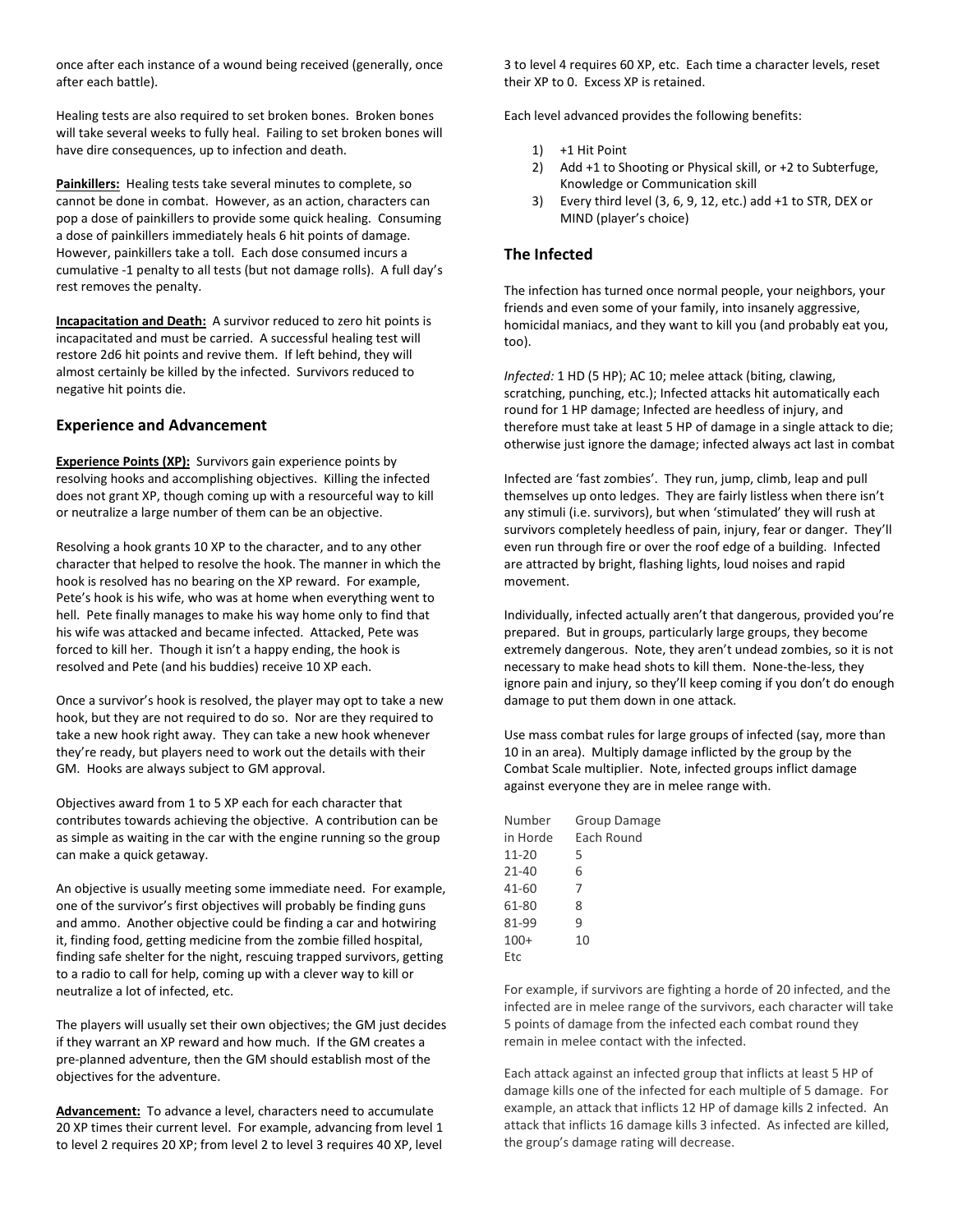If the party can find a way to bottle neck the infected group, then reduce its Combat Scale appropriately. Other tactics that survivors can use to mitigate the danger of large groups of infected is to run and gun them (i.e. kiting), fire from high ground, or lure the infected into some kind of trap.

Alternatively, survivors may attempt to sneak past the infected, but the more infected there are the harder it is to get past without being spotted. And it only takes one to set the entire horde on the party. Make a DEX mod + Subterfuge test against a DC of 10 +1 for each infected in a position to possibly see the survivors.

As a final recourse, survivors can simply run away from the infected. Note, this is akin to a full on sprint, not a long distance endurance run. A survivor can only run for a number of combat rounds equal to their Strength stat (i.e. if Strength is 10, they can run for 10 rounds), at which point they will slow to ½ movement and the infected will catch up to them. Survivors will have to rest for several minutes before being able to run again. Encumbered survivors have no hope of outrunning infected.

**Infection Level:** Every area the survivors enter, whether a building, park, city street, sewers, whatever, will have an Infection Level ranging from 0 (completely cleared of Infected) to 10 (wall-to-wall Infected). Any safe areas or sanctuaries will have an infection level of 0, though the area immediately outside the sanctuary could have a very high infection level (think of the nice safe farmhouse surrounded by zombie hordes trying to get in).

Roll d10 equal to the area's Infection Level to determine the number of Infected in the area (i.e. Infection Level 3 means 3d10 infected in the area). If the area is open, like a park, then the Infected will spread around the area, but in a building they would be spread out in different rooms. Very large buildings can have a different Infection Level for each floor.

```
Sample Infection Levels: 
Safehouse/Stronghold/Survivor Community = 0 
Wilderness = 0 to 1 
Individual House/Small Building = 0 to 1 
Rural Area = 1 to 2 
Small Town Streets = 1 to 3 
Suburban Streets = 2 to 4 
City Streets = 3 to 5 
Factory/Warehouse/Sewer = 1 to 3 
Park/Trainyard/Compound = 2 to 5 
School/Campus = 4 to 6 
Office Building = 3 to 5 per floor 
Police Station = 4 to 7 
Fire Station = 2 to 4 
Apartment Building = 1 to 4 
Mall/Shopping Center/Big Lot Store = 7 to 10 
Military Base = 5 to 10 
Emergency Shelter = 8 to 10 
Hospital = 7 to 10 total, or 4 to 6 per floor
```
# **Running a Campaign**

**Day Zero:** Day Zero is the intended campaign style for Rabid. The player characters are going about their daily business when they suddenly and quite unexpectedly find themselves in the middle of horrific events, just when the crisis reaches critical mass. The exact circumstances the PCs find themselves in will depend on when the GM starts the campaign. If it's during the day, then they will likely be at work. If during the night, then they'll probably be at home.

Once things start, the GM sets up the situation and then lets the players decide where to go from there. The GM's initial task will be to contrive a way for the player's characters to meet. The easiest way to do this is to simply assume all the PCs are at the same location when it hits the fan. For example, they all might be eating lunch at the same restaurant, or going to the same dentist or waiting at the same garage for their cars to be repaired.

Once the party is together the GM will have to decide what happens based on the player's actions. This will require a great deal of improvisation on the GM's part, at least initially.

The players should establish their own initial goals, and can earn XP for accomplishing their objectives, determined by the GM depending on the difficulty. For example, an immediate goal could be to get out of the office building and to the garage alive. The next goal might be to find weapons or get to a police station for help. Some players may want to act on their character's hooks, racing home to locate loved ones or friends.

Note that players don't have to type out their objectives in triplicate to the GM. It's as simple as a player saying "I get out of the building and head for my car in the parking garage." That's the goal; the GM describes what happens on the way to the garage, and then decides how much XP, if any, is warranted for accomplishing the objective.

When running the initial stage of the campaign, keep in mind that everything has gone to hell. There are infected everywhere, attacking people, eating them, screaming, fires, shooting, explosions, sirens. And the players will have to navigate all that to achieve their objectives or resolve their hooks. Also keep in mind that the police and virtually all government infrastructure is gone, shattered or overwhelmed. 911 gives an automated response telling callers to go to the nearest FEMA shelter (overrun with infected, naturally). Hospitals, police stations and fire stations are infested with rampaging zombies. The highways and roads are blocked with abandoned or wrecked cars, with infected attacking fleeing motorists in all directions. Fires burn unchecked, gas mains explode, and in the midst of all this you have looters and the criminal element taking advantage of the breakdown in law and order. And just how long will the power stay on? So, play up the chaos and confusion.

In these first few chaotic hours and days, the GM should have the survivors meet a few NPCS, most of whom will be red shirts, present only to die horrible deaths to impress upon the players on just how dire the situation is. If the players get to know a NPC a little first, so much the better for delivering the desired impact when the NPC is ripped to shreds by a horde of infected.

Eventually the players will get past the chaos of the first few days. They'll run into fewer and fewer survivors. They'll find a secure place to fort up and hold out. The pandemonium of the last few days will gradually be replaced by an eerie calm, broken only by the soft rattling breath of the infected or the occasional gun shot. At this point you may need to shift gears, providing more structured adventures. For example, the players may decide to make a run at the nearest military base to get some serious firepower, so you'd have to plan that out in greater detail.

You should also make the players describe their plan to you. Just how do they plan to get to that base. Are they driving? Where will they get the vehicles? What vehicles do they bring? Do they have enough gas? What route are they taking? Who does what when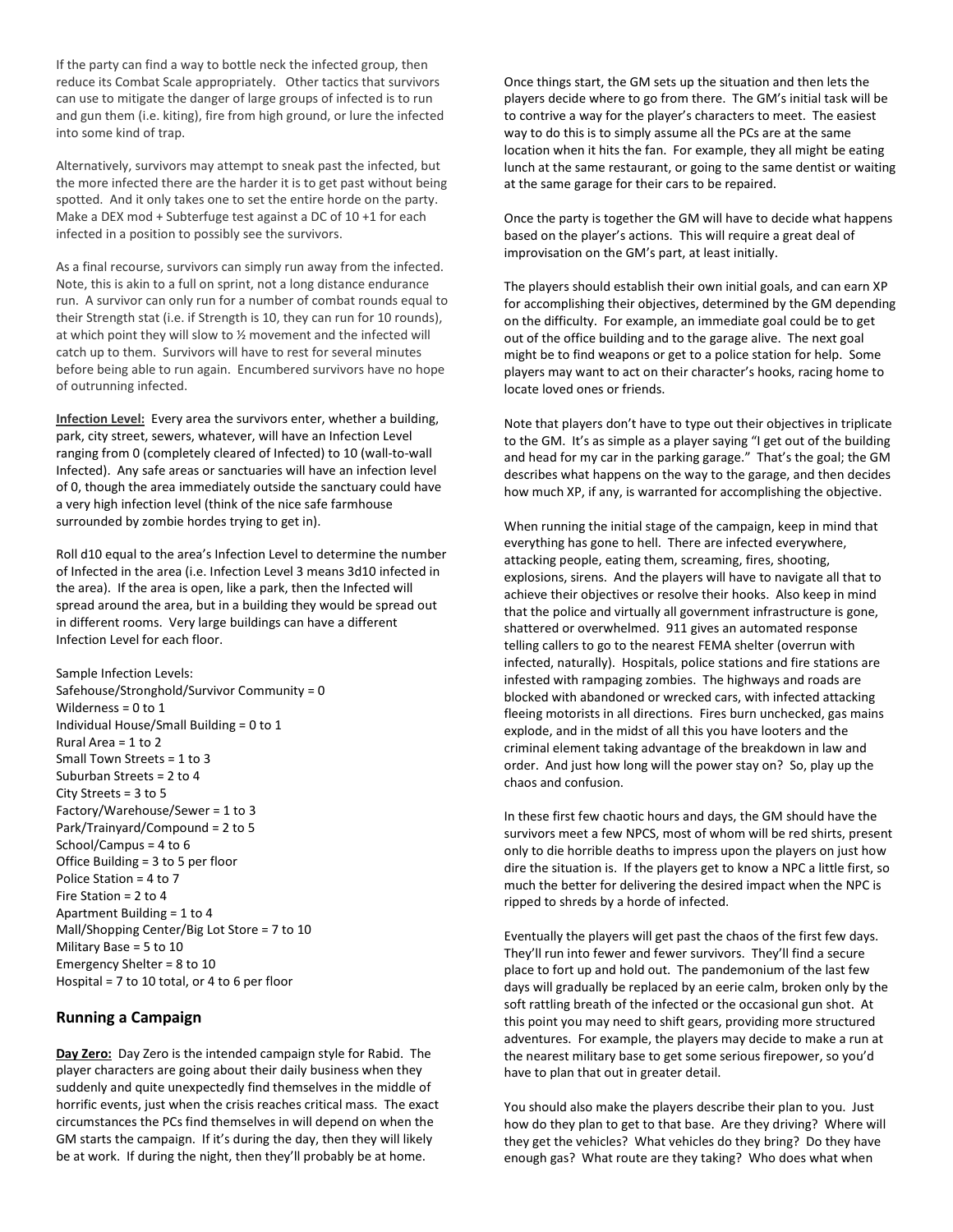they get there? Will their vehicle break down? Have other survivors already looted the base? Their route may be blocked, other survivors may have already claimed the base, or maybe (probably) it's overrun with infected. Their car might break down, they may run into a large group of infected, encounter other survivors who need help, etc.

Generally speaking, the better their plan, the better things should go, though there should always be at least one or two unexpected complications. If they don't have a plan, or a very poor or unrealistic plan, then introduce more complications. Hopefully they'll learn to plan things out better in the future.

A final note, you may want to consider starting the campaign in the area you and your gaming group lives. The advantage of this is that your group is familiar with the area, so it will be easier to bring things to life. Instead of your players asking you if there is a gun store nearby, they can say "I head for the Fred's Guns on Main and  $4^{\text{th}}$ ." It can help the players establish their initial objectives, and it can make it easier for the GM to improvise and set the scene. Eventually you'll probably want to expand the campaign beyond your home town, but it can provide a useful starting point.

**Land of the Infected:** In this type of campaign, the infection has been ongoing for some time, and most of civilization has collapsed. The players have an established safehouse or live in a fortified community. They also have whatever weapons they want (provided they aren't too exotic; naturally ammo is still scarce). There may be some government bunkers or strongholds still. Perhaps some billionaire built a fortified hideout and hired a bunch of mercenaries to protect him/her. This is essentially a post apocalyptic setting.

In such a setting, the infected will only be one of the player's problems. Other survivors will be a greater problem, as some will be raiders, willing to attack the survivors for their weapons, ammo and food. Perhaps some people are doing more depraved things in some places. This is more of a 'humans are the real monsters' setting, and the infected are more of a natural obstacle to be overcome.

The player's motivations can be simple survival, scrounging enough food and ammo from the ruins to get by another day, or luxuries like alcohol and tobacco to trade with other survivors. Or maybe that billionaire survivor wants some rare painting/ document/book/ movie/convenience/etc. and is willing to trade a lot of food and ammo to whoever can retrieve it for him. Maybe the party hires on as guards for caravans that travel between the remaining communities. Or maybe they hear of government strongholds in the north and decide to try to reach them.

In this type of campaign, character hooks can (and probably should) be tied into more long term survival objectives or employment prospects. For example, if they're hired to retrieve a rare painting from the city art museum, then that becomes the group's hook. If they decide to head north to look for a safezone, that becomes their hook.

Ultimately, there are plenty of opportunities in such a campaign for players to either profit off the corpse of the old world, or to help rebuild it. Finally, a Day Zero campaign, if played long enough, should eventually morph into a Land of the Infected style campaign.

#### **OPEN GAME LICENSE Version 1.0a**

The following text is the property of Wizards of the Coast, Inc. and is Copyright 2000 Wizards of the Coast, Inc ("Wizards"). All Rights Reserved.

1. Definitions: (a)"Contributors" means the copyright and/or trademark owners who have contributed Open Game Content; (b)"Derivative Material" means copyrighted material including derivative works and translations (including into other computer

languages), potation, modification, correction, addition, extension, upgrade, improvement, compilation, abridgment or other form in which an existing work may be recast, transformed or adapted; (c) "Distribute" means to reproduce, license, rent,

lease, sell, broadcast, publicly display, transmit or otherwise distribute;"Open Game Content" means the game mechanic and includes the methods, procedures, processes and routines to the extent such content does not embody the Product Identity and is

an enhancement over the prior art and any additional content clearly identified as Open Game Content by the Contributor, and means any work covered by this License, including translations and derivative works under copyright law, but specifically excludes Product Identity. (e) "Product Identity" means product and product line names, logos and identifying marks including trade dress; artifacts; creatures characters; stories, storylines, plots, thematic elements, dialogue, incidents, language, artwork, symbols, designs, depictions, likenesses, formats, poses,

concepts, themes and graphic, photographic and other visual or audio representations; names and descriptions of characters, spells, enchantments, personalities, teams, personas, likenesses and special abilities; places, locations, environments, creatures, equipment, magical or supernatural abilities or effects, logos, symbols, or graphic designs; and any other trademark or registered trademark clearly identified as Product identity by the owner of the Product Identity, and which specifically excludes the Open Game Content; (f) "Trademark" means the logos, names, mark, sign, motto, designs that are used by a Contributor to identify itself or its products or the associated products contributed to the Open Game License by the Contributor (g) "Use", "Used" or "Using" means to use, Distribute, copy, edit, format, modify, translate and otherwise create Derivative Material of Open Game Content. (h) "You" or "Your" means the licensee in terms of this agreement.

2. The License: This License applies to any Open Game Content that contains a notice indicating that the Open Game Content may only be Used under and in terms of this License. You must affix such a notice to any Open Game Content that you Use. No

terms may be added to or subtracted from this License except as described by the License itself. No other terms or conditions may be applied to any Open Game Content distributed using this License. 3.Offer and Acceptance: By Using the Open Game Content You indicate Your acceptance of the terms of this License.

4. Grant and Consideration: In consideration for agreeing to use this License, the Contributors grant You a perpetual, worldwide, royalty-free, non-exclusive license with the exact terms of this License to Use, the Open Game Content.

5.Representation of Authority to Contribute: If You are contributing original material as Open Game Content, You represent that Your Contributions are Your original creation and/or You have sufficient rights to grant the rights conveyed by this License.

6.Notice of License Copyright: You must update the COPYRIGHT NOTICE portion of this License to include the exact text of the COPYRIGHT NOTICE of any Open Game Content You are copying, modifying or distributing, and You must add the title, the copyright date, and the copyright holder's name to the COPYRIGHT NOTICE of any original Open Game Content you Distribute.

7. Use of Product Identity: You agree not to Use any Product Identity, including as an indication as to compatibility, except as expressly licensed in another, independent Agreement with the owner of each element of that Product Identity. You agree not to indicate compatibility or co-adaptability with any Trademark or Registered Trademark in conjunction with a work containing Open Game Content except as expressly licensed in another, independent Agreement with the owner of such Trademark or Registered Trademark. The use of any Product Identity in Open Game Content does not constitute a

challenge to the ownership of that Product Identity. The owner of any Product Identity used in Open Game Content shall retain all rights, title and interest in and to that Product Identity. 8. Identification: If you distribute Open Game Content You must clearly indicate which portions of the work that you are distributing are Open Game Content.

9. Updating the License: Wizards or its designated Agents may publish updated versions of this License. You may use any authorized version of this License to copy, modify and distribute any Open Game Content originally distributed under any version of this License.

10 Copy of this License: You MUST include a copy of this License with every copy of the Open Game Content You Distribute.

11. Use of Contributor Credits: You may not market or advertise the Open Game Content using the name of any Contributor unless You have written permission from the Contributor to do so. 12 Inability to Comply: If it is impossible for You to comply with any of the terms of this License with respect to some or all of the Open Game Content due to statute, judicial order, or governmental regulation then You may not Use any Open Game Material so affected.

13 Termination: This License will terminate automatically if You fail to comply with all terms herein and fail to cure such breach within 30 days of becoming aware of the breach. All sublicenses shall survive the termination of this License.

14 Reformation: If any provision of this License is held to be unenforceable, such provision shall be reformed only to the extent necessary to make it enforceable.

15 COPYRIGHT NOTICE Open Game License v 1.0 Copyright 2000, Wizards of the Coast, Inc. System Reference Document Copyright 2000-2003, Wizards of the Coast, Inc.; Authors Jonathan Tweet, Monte Cook, Skip Williams, Rich Baker, Andy Collins, David

Noonan, Rich Redman, Bruce R. Cordell, John D. Rateliff, Thomas Reid, James Wyatt, based on original material by E. Gary Gygax and Dave Arneson.

Microlite20 © 2006, Robin V. Stacey (robin@greywulf.net)

Rabid © 2009, Ed Green

[End of License]

This product is 100% Open Game Content except for Product Identity, as per the Open Game License above. Product Identity includes Galactic Methuselah and Ed Green and all pictures and illustrations.